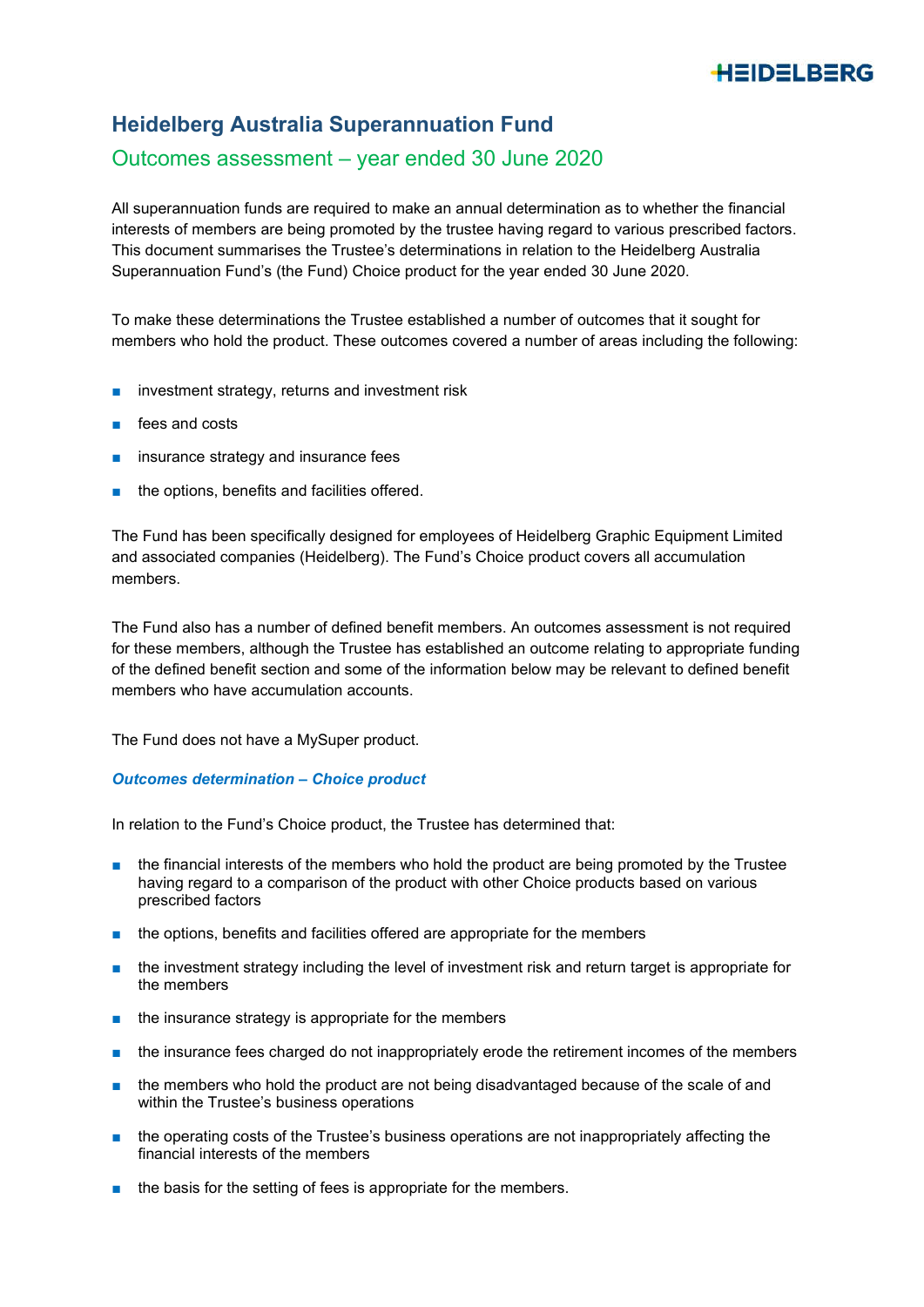

#### *Making the comparisons*

The Trustee compared the Fund's Choice product with a range of other products (called "peer funds"). Those products were not limited to any particular size, sector type or profit status. For its investment return comparisons, the Trustee used SuperRatings\* survey data for products with a similar level of investment risk.

*\* Source: SuperRatings Pty Ltd's Survey published on 21 July 2020, www.superratings.com.au. This is not financial product advice, independent professional advice must be obtained before making any financial decisions.*

## Summary of assessments and comparisons

*Important Note - The information in this publication is general information only and does not take into account the personal*  financial situation, objectives or needs of any individual. It is not financial product advice. You should obtain professional *advice before making any decisions based on the information in this publication.*

#### **Investments**

The Trustee considers the Fund's investment arrangements to be a key factor for achieving retirement outcomes for members. The Trustee focuses on measuring the Fund's investment performance against its agreed objectives for investment returns and levels of investment risk.

The Fund's investment strategy is reviewed at least annually. The most recent review, conducted in November 2020, recommended a change in the fixed interest asset allocations. The Trustee concluded that the strategic asset allocations for each option following this change are appropriate and the risk and return objectives are expected to be achievable over the longer term.

#### *Investment returns against objectives*

Each of the Fund's diversified investment options has an objective to achieve a return (net of investment fees and tax) that exceeds movements in the Consumer Price Index (CPI) by a specific amount over a designated measurement period; the Cash option's objective is set against an appropriate sector benchmark. These objectives are shown in the table below.

| Investment option         | Investment return objective                       | <b>Measurement period</b> |
|---------------------------|---------------------------------------------------|---------------------------|
| <b>Diversified Shares</b> | $CPI + 4.0\%$ p.a.                                | 7 years                   |
| Growth                    | $CPI + 3.0\%$ p.a.                                | 7 years                   |
| <b>Balanced</b>           | CPI + 2.5% p.a.                                   | 5 years                   |
| <b>Capital Stable</b>     | $CPI + 1.5% p.a.$                                 | 3 years                   |
| Cash                      | Bloomberg AusBond Bank Bill Index (net of<br>tax) | 1 year                    |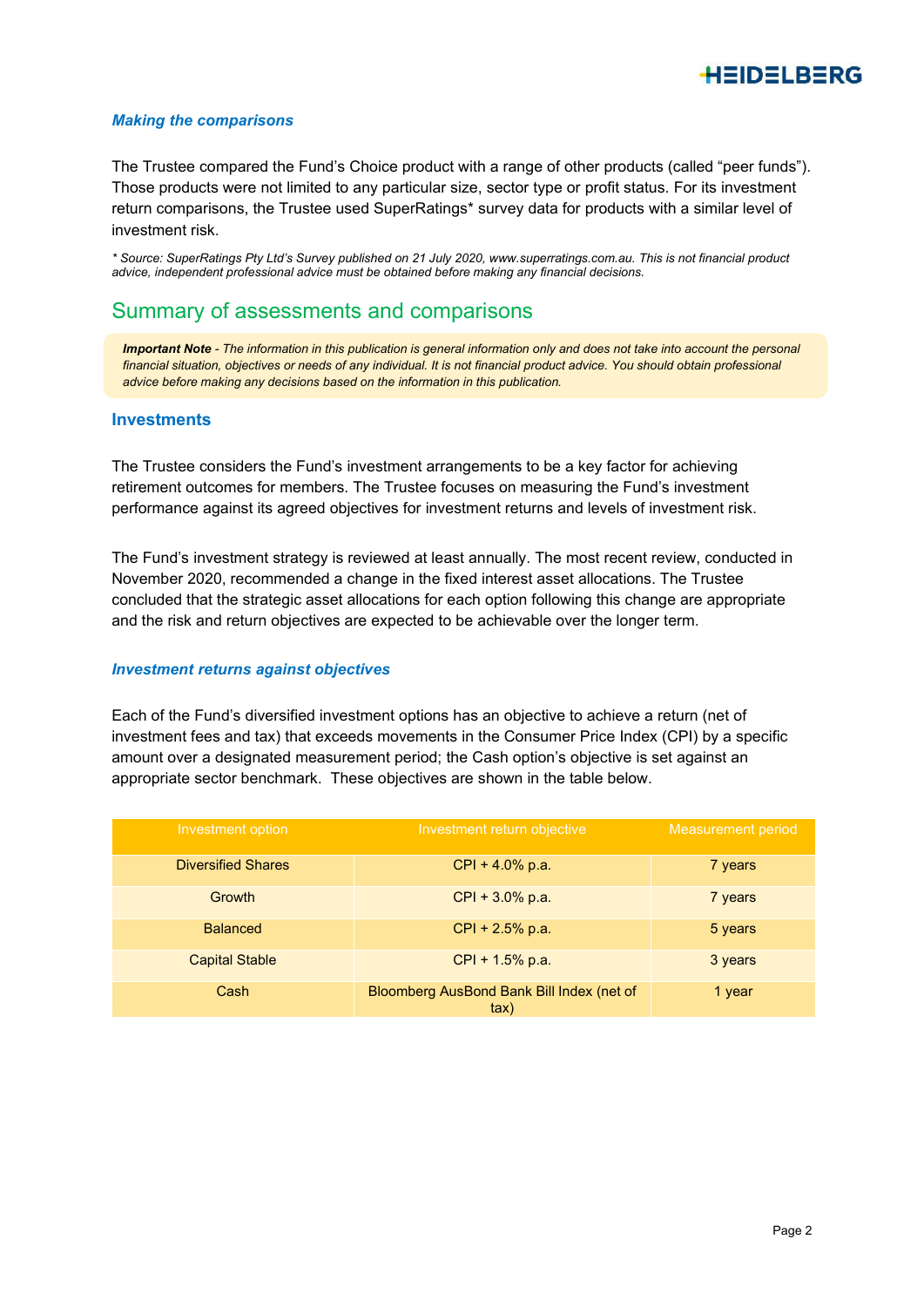

The Trustee assessed the investment performance of the Fund's investment options against these objectives. The results are shown in the chart below.



\* includes investment fees and indirect costs

Note that past performance is not a reliable guide to future performance.

The Fund's objectives were achieved for all options at 30 June 2020.

#### *Investment returns against peers*

The Trustee aims to achieve medium and long-term investment returns, net of investment fees and tax, that are at or above the median return for peer group funds with comparable levels of investment risk.

The 5-year and 10-year net returns for all of the Fund's diversified investment options were above the median returns for peer funds. The Fund's Cash option was slightly below the median return over these time periods. The following table illustrates the performance of the investment options against peer funds over the 10 years ended 30 June 2020:

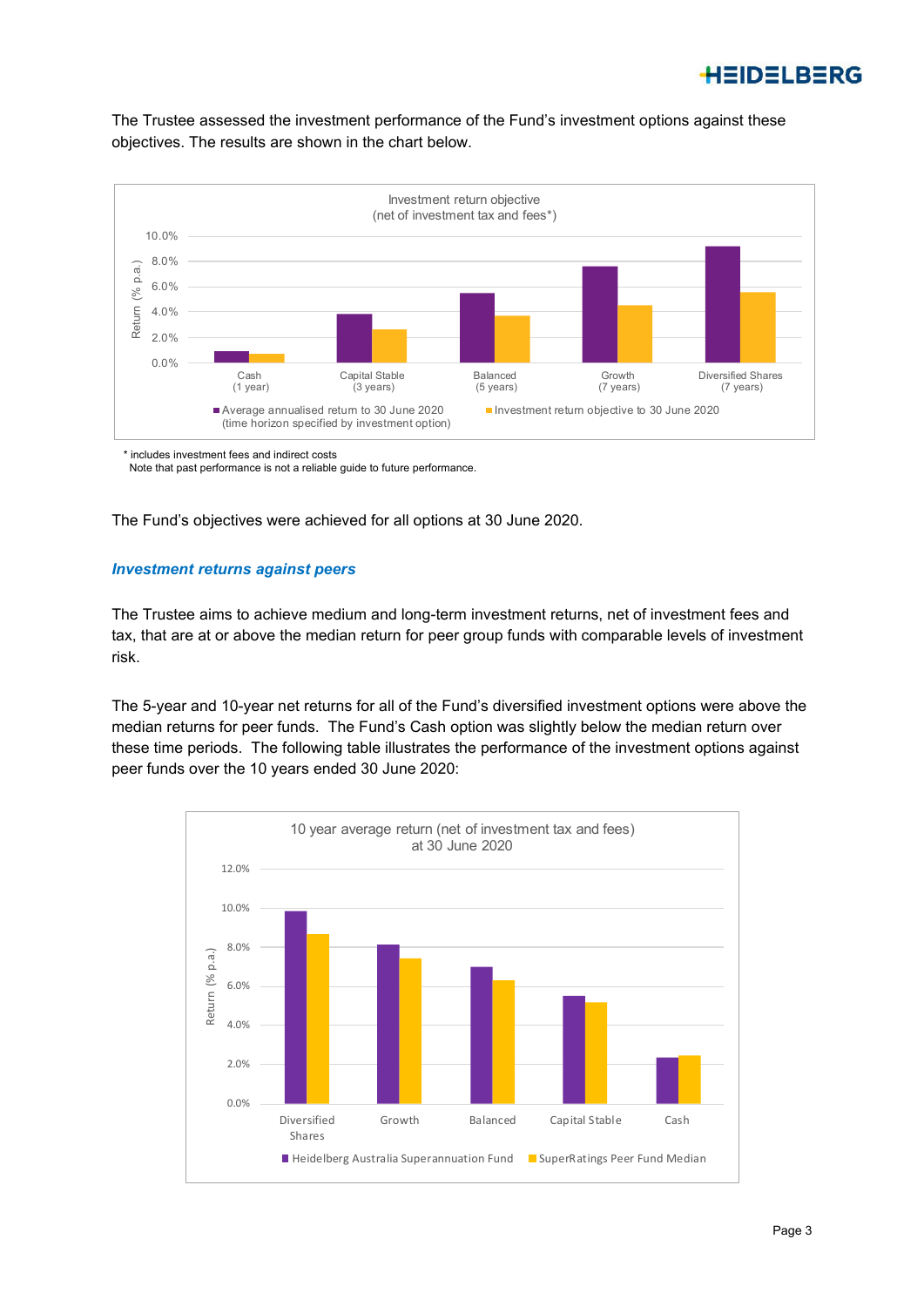

### *Level of investment risk*

Investment risk is an important consideration when assessing investment performance. Each of the Fund's investment options has a different tolerance limit for negative annual returns. The Trustee has assessed the actual level of investment risk for each investment option by measuring the number of negative annual investment returns over specified time periods. The frequency of negative returns for all options is at or below the risk tolerance limits set by the Trustee at 30 June 2020 as illustrated in the following table:

| <b>Investment Option</b>  | <b>Target Frequency of negative</b><br>annual returns | Number of negative annual<br>returns realised over<br>measurement period | Achieved? |
|---------------------------|-------------------------------------------------------|--------------------------------------------------------------------------|-----------|
| <b>Diversified Shares</b> | 1 year out of every 4 years                           |                                                                          |           |
| Growth                    | 1 year out of every 5 years                           | $\Omega$                                                                 |           |
| Balanced                  | 1 year out of every 6 years                           | $\Omega$                                                                 |           |
| <b>Capital Stable</b>     | 1 year out of every 9 years                           | $\Omega$                                                                 |           |
| Cash                      | Nil over each year period                             | 0                                                                        |           |

## **Fees and Costs**

The Fund's administration fees and insurance fees are paid by the Company as part of its defined benefit funding for all Choice product members who are current employees of the Company. The fees for non-employee members (i.e. Retained members) are charged on a cost-recovery basis. Investment fees and activity fees are deducted from all members' accounts.

The chart below compares the annual investment and administration fees for the Fund's investment options with those of the peer funds. The comparisons are for employee and Retained members and are based on a member account balance of \$50,000.



\* includes investment fees and indirect costs

The chart shows that the Fund's fees compare favourably with peer funds.